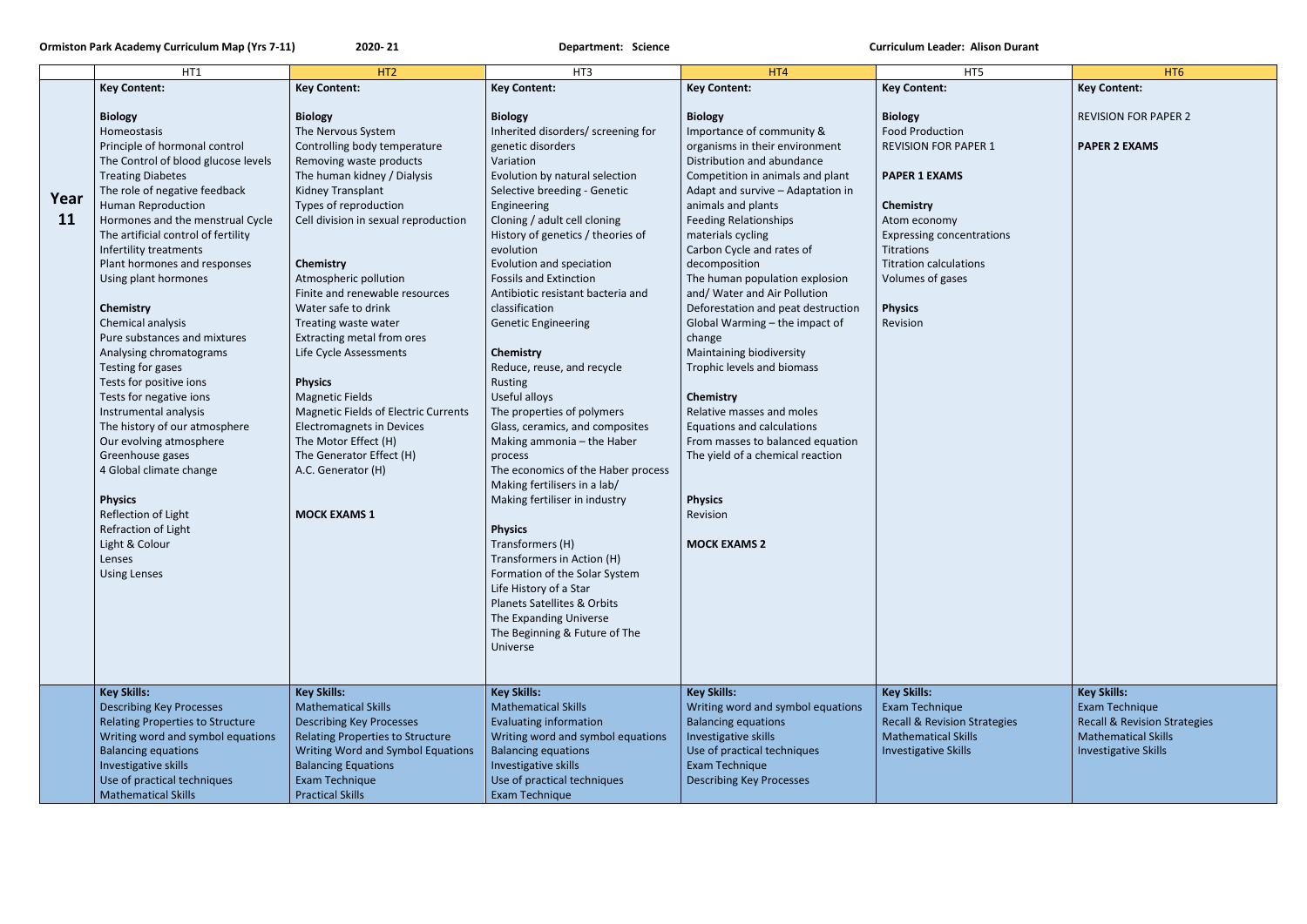|           | <b>Key Content:</b>                        | <b>Key Content:</b>                    | <b>Key Content:</b>                       | <b>Key Content:</b>                      | <b>Key Content:</b>                 |
|-----------|--------------------------------------------|----------------------------------------|-------------------------------------------|------------------------------------------|-------------------------------------|
|           | <b>Biology</b>                             | <b>Biology</b>                         | <b>Biology</b>                            | <b>Biology</b>                           | <b>Biology</b>                      |
|           | B4.1 - The Blood                           | B5.1 - Health and Disease              | <b>Treating disease</b>                   | Photosynthesis                           | Respiration                         |
|           | <b>B4.2 - The Blood Vessels</b>            | B5.2 - Pathogens and Diseases          | <b>Non-Communicable Diseases</b>          | B7.5 - Alcohol and other carcinogens     | <b>B9.3 - Anaerobic Respiration</b> |
|           | <b>B4.3 - The Heart</b>                    | B5.3 - Growing Bacteria in a lab       | <b>B6.2 - Antibiotics and Painkillers</b> | <b>REVISION</b>                          | B9.4 - Metabolism and the liv       |
|           | <b>B4.4 - Helping the heart</b>            | B5.4 - Preventing bacterial growth     | B6.3 - Discovering Drugs                  | <b>B7 Test</b>                           | <b>B8 andB9 test</b>                |
|           | <b>B4.5 - Breathing and Gas Exchange</b>   | B5.5 - Preventing infections           | B6.4 - Developing Drugs                   | Feedback on B7 test                      | Feedback on B8 & B9 test            |
| Year      | <b>B4.6 - Tissues and Organs in plants</b> | B5.6 - Viral Diseases                  | <b>B6.5 - Making Monoclonal</b>           | B8.1 - Photosynthesis                    | <b>REVISION FOR MOCKS</b>           |
| <b>10</b> | B4.7 - Transport systems in plants         | B5.7 - Bacterial Diseases              | antibodies                                | B8.2 - The Rate of Photosynthesis        | <b>MOCKS</b>                        |
|           | <b>B4.8 - Evaporation and</b>              | B5.8 - Diseases caused by fungi and    | B6.6 - Uses monoclonal antibodies         | B8.3 - How plants use glucose            | <b>MOCKS</b>                        |
|           | <b>Transpiration</b>                       | protists                               | YEAR 10 ASSESSMENT WEEK                   | B8.4 - Making the most of                | <b>FEEDBACK FROM MOCKS</b>          |
|           | <b>Revision for B4 Test</b>                | <b>B5.9 human Defence Responses</b>    | <b>B5 and B6 Test</b>                     | photosynthesis                           |                                     |
|           | <b>Feedback on B4 Test</b>                 | B5.10 - More about Plant Diseases      | Feedback on B5 and B6 test                | <b>Revision</b>                          | <b>Chemistry</b>                    |
|           |                                            | B5.11 - Plant defence Responses        | B7.1 - Non-communicable Diseases          | <b>B8 TEST</b>                           | <b>Chemical calculations</b>        |
|           | <b>Chemistry</b>                           | <b>B5 Test</b>                         | $B7.2 - Cancer$                           | <b>FEEDBACK on test B8</b>               | C4.5 Atom Economy                   |
|           | <b>Structure and bonding</b>               | Feedback on B5 test                    | B7.3 - Smoking and risk of diseases       | <b>B9.1 - Aerobic Respiration</b>        | <b>C4.6 Expressing Concentratio</b> |
|           | <b>C3.1 States of Matter</b>               | B6.1 - Vaccination                     | B7.4 - Diet, Exercise and Diseases        |                                          | <b>C4.7 Titration Practical</b>     |
|           | C3.2 Atoms into Ion                        |                                        |                                           | <b>Chemistry</b>                         | <b>C4.8 Titration Calculations</b>  |
|           | C3.3 Ionic Bonding                         | <b>Chemistry</b>                       | <b>Chemistry</b>                          | <b>Energy changes</b>                    | <b>C4.9 Volumes of Gases</b>        |
|           | <b>C3.4 Giant Ionic Structures</b>         | <b>Chemical changes</b>                | <b>Electrolysis</b>                       | <b>Chemical calculations</b>             | <b>REVISION C4</b>                  |
|           | <b>C3.5 Covalent Bonding</b>               | <b>REVISION</b>                        | <b>Energy changes</b>                     | C7.5 Chemical Cells & Batteries          | Y10 MOCK EXAMS:                     |
|           | <b>C3.6 Simple Covalent Molecules</b>      | C1-3 TEST                              | C6.1 Introduction to Electrolysis         | C7.6 Fuel Cells                          | MONDAY 10TH - FRIDAY 21ST           |
|           | <b>C3.7 Giant Covalent Structures</b>      | <b>FEEDBACK ON C1-3 TEST</b>           | C6.2 Changes at the Electrodes            | <b>REVISION C1-3</b>                     | <b>Chemistry Paper 1</b>            |
|           | C3.8 Fullerenes & Graphene                 | <b>FEEDBACK ON C1-3 TEST</b>           | <b>C6.3 Extraction of Aluminium</b>       | <b>REVISION C5-7</b>                     | Y10 MOCK EXAMS:                     |
|           | C3.9 Bonding in Metals                     | <b>C5.1 The Reactivity Series</b>      | <b>C6.4 Electrolysis of Aqueous</b>       | C1-3 ASSESSMENT                          | MONDAY 10TH - FRIDAY 21ST           |
|           | <b>C3.10 Giant Metallic Structures</b>     | <b>C5.2 Displacement Reactions</b>     | <b>Solutions</b>                          | <b>C5-7 ASSESSMENT</b>                   | <b>Chemistry Paper 1</b>            |
|           | <b>C3.11 Nanoparticles</b>                 | <b>C5.3 Extracting Metals</b>          | <b>TESTS: C1-3 &amp; C5-6</b>             | <b>FEEDBACK ON</b>                       | <b>GO THROUGH MOCK PAPERS</b>       |
|           | C3.12 Applications of nanoparticles        | <b>C5.4 Salts from Metals</b>          | FEEDBACK ON C1-3 ASSESSMENT               | C1-3 ASSESSMENT                          |                                     |
|           |                                            | <b>C5.5 Salts from Insoluble Bases</b> | <b>FEEDBACK ON C5-6 ASSESSMENT</b>        | <b>FEEDBACK ON</b>                       | <b>Physics</b>                      |
|           |                                            | <b>C5.6 Making More Salts</b>          | C7.1 Exothermic & Endothermic             | <b>C5-7 ASSESSMENT</b>                   | Force and motion                    |
|           | <b>Physics</b>                             | C1-3 & c5 assessment                   | <b>Reactions</b>                          | C4.1 Relative Masses & Moles             | Force and pressure                  |
|           | Radioactivity                              | Peer mark c1-3 & c5 assessment         | C7.2 Using Energy Transfers from          | <b>C4.2 Equations &amp; Calculations</b> | <b>MOCK Exams</b>                   |
|           | <b>Half Life Graphs &amp; Calculations</b> |                                        | <b>Reactions</b>                          | <b>C4.3 Reacting Masses Calculations</b> | P12.1 The nature of waves           |
|           | <b>Nuclear Fission &amp; Fusions</b>       | <b>Physics</b>                         | C7.1 Exothermic & Endothermic             | C4.4 Percentage Yield                    | P12.2 The Properties of wave        |
|           | P7.1 - Atoms & Radiation                   | Radioactivity                          | <b>Reactions</b>                          |                                          | P12.2 The Properties of wave        |
|           | P7.2 - The discovery of the nucleus        | P8.1 - Vectors & Scalars               | C7.2 Using Energy Transfers from          | <b>Physics</b>                           | P12.3 Reflection & Refraction       |
|           | P7.3 - Changes in the nucleus              | P8.2 - Forces between objects          | <b>Reactions</b>                          | <b>Motion</b>                            | P12.4 More about waves RP1          |
|           | P7.4 - More about alpha, beta &            | P8.3 - Resultant Forces                | <b>C7.3 Reaction Profiles</b>             | P10.7 Safety First (H)                   | P12.4 More about waves RP2          |
|           | gamma                                      | P8.4 - Moments at Work                 | <b>C7.4 Bond Energy Calculations</b>      | P10.8 Forces & Elasticity RP1            | <b>MOCK EXAMS</b>                   |
|           | P7.5 - Activity & Half-Life                | P8.5 - More about Levers & Gears       |                                           | P10.8 Forces & Elasticity RP2            | <b>MOCK EXAMS</b>                   |
|           | P7.6 - Nuclear Radiation in Medicine       | P8.6 - Centre of Mass                  | <b>Physics</b>                            | <b>P9/10 REVISION</b>                    | <b>MOCK EXAM REVIEW</b>             |
|           | P7.7 - Nuclear Fission                     | P8.7 - Moments & Equilibrium           | <b>Forces in Balance</b>                  | <b>P9/10 TEST</b>                        |                                     |
|           | P7.8 - Nuclear Fusion                      | P8.8 - The Parallelogram of Forces     | P9.1 - Speed/Time Graphs                  | P9/10 TEST FEEDBACK                      |                                     |
|           | P7.9 - Nuclear Issues                      | (H)                                    | P9.1 - Distance/Time Graphs               | <b>P11.1 Pressure &amp; Surfaces</b>     |                                     |
|           | P7 Revision                                | P8.9 - Resolution of Forces            | P9.2 - Velocity & Acceleration            | P11.2/3 Pressure in a liquid (H)/        |                                     |
|           | P7 TEST                                    | <b>P8 REVISION</b>                     | P9.3 More about V/T Graphs                | <b>Atmospheric Pressure</b>              |                                     |
|           | <b>P7 TEST FEEDBACK</b>                    | P8 TEST                                | P9.4 - Analysing Motion Graphs            | P11.4 Upthrust & Flotation (H)           |                                     |
|           |                                            | <b>P8 TEST FEEDBACK</b>                | P10.1 Force & Acceleration RP1            | P9/10/11 REVISION                        |                                     |
|           |                                            | <b>P7 REVISION</b>                     | P10.1 Force & Acceleration RP2            | <b>Test</b>                              |                                     |
|           |                                            | P7 QUIZ                                | P10.2 Weight & Terminal Velocity          | <b>Test feedback</b>                     |                                     |
|           |                                            |                                        | P10.3 Forces & Braking                    |                                          |                                     |
|           |                                            |                                        | P10.4 Momentum (H)                        |                                          |                                     |

P10.5 Conservation of Momentum

(H)

P10.6 Impact Forces (H)

**Key Content:** 

## **Chemistry**

## **Physics**

|                              | <b>Key Content:</b>                                   |
|------------------------------|-------------------------------------------------------|
|                              |                                                       |
|                              | <b>Biology</b><br>The nervous system                  |
| piration                     | <b>FEEDBACK ON MOCKS</b>                              |
| ad the liver                 | B10.1 - Principles of Homeostasis                     |
|                              | B10.2 - The Structure and function of                 |
| test                         | the nervous system                                    |
| S                            | <b>B10.3 Reflex Actions</b>                           |
|                              | $B10.4$ – The Brain                                   |
|                              | $B10.5 - The Eye$                                     |
| <b>CKS</b>                   | $B10.6$ – Common problems of the eye                  |
|                              | <b>REVISION</b>                                       |
|                              | <b>Revision</b>                                       |
|                              | <b>B10 TEST</b>                                       |
|                              | <b>FEEDBACK ON B10 TEST</b>                           |
| entrations                   |                                                       |
| al                           | <b>Chemistry</b>                                      |
| tions                        | <b>Rates and equilibrium</b>                          |
| ₿S                           | <b>C8.1 Rates of Reaction</b>                         |
|                              | C8.2 Collision Theory & Surface Area                  |
|                              | C8.3 The Effect of Temperature                        |
| DAY 21ST MAY                 | C8.4 The Effect of Concentration &                    |
|                              | Pressure                                              |
|                              | <b>C8.5 The Effect of Catalysts</b>                   |
| DAY 21ST MAY                 | <b>C8.6 Reversible Reactions</b>                      |
|                              | C8.7 Energy & Reversible Reactions                    |
| <b>PAPERS</b>                | <b>C8.8 Dynamic Equilibrium</b>                       |
|                              | <b>C8.9 Altering Conditions</b>                       |
|                              | <b>C8 REVISION</b>                                    |
|                              | <b>C8 ASSESSMENT</b>                                  |
|                              | <b>GO THROUGH C8 ASSESSMENT</b>                       |
|                              |                                                       |
| vaves                        |                                                       |
| of waves RP1<br>of waves RP2 | <b>Physics</b>                                        |
| efraction (H)                | <b>Waves and properties</b>                           |
| <b>aves RP1</b>              | <b>Electromagnetic waves</b><br>P12.5 Sound Waves (H) |
| <b>aves RP2</b>              | P12.6 Uses of Ultrasound (H)                          |
|                              | P12.7 Seismic Waves (H)                               |
|                              | <b>P12 Revision</b>                                   |
|                              | P12 TEST                                              |
|                              | <b>P12 TEST FEEDBACK</b>                              |
|                              | P13.1/2 EM Spectrum, Light, IR,                       |
|                              | microwaves & radio                                    |
|                              | P13.3/4 Communications, UV, X-rays &                  |
|                              | gamma rays                                            |
|                              | P13.5 X-rays in medicine                              |
|                              | <b>P13 REVISION</b>                                   |
|                              | P13 TEST                                              |
|                              | <b>P13 TEST FEEDBACK</b>                              |
|                              |                                                       |
|                              |                                                       |
|                              | <b>End of Year Assessments</b>                        |
|                              |                                                       |
|                              |                                                       |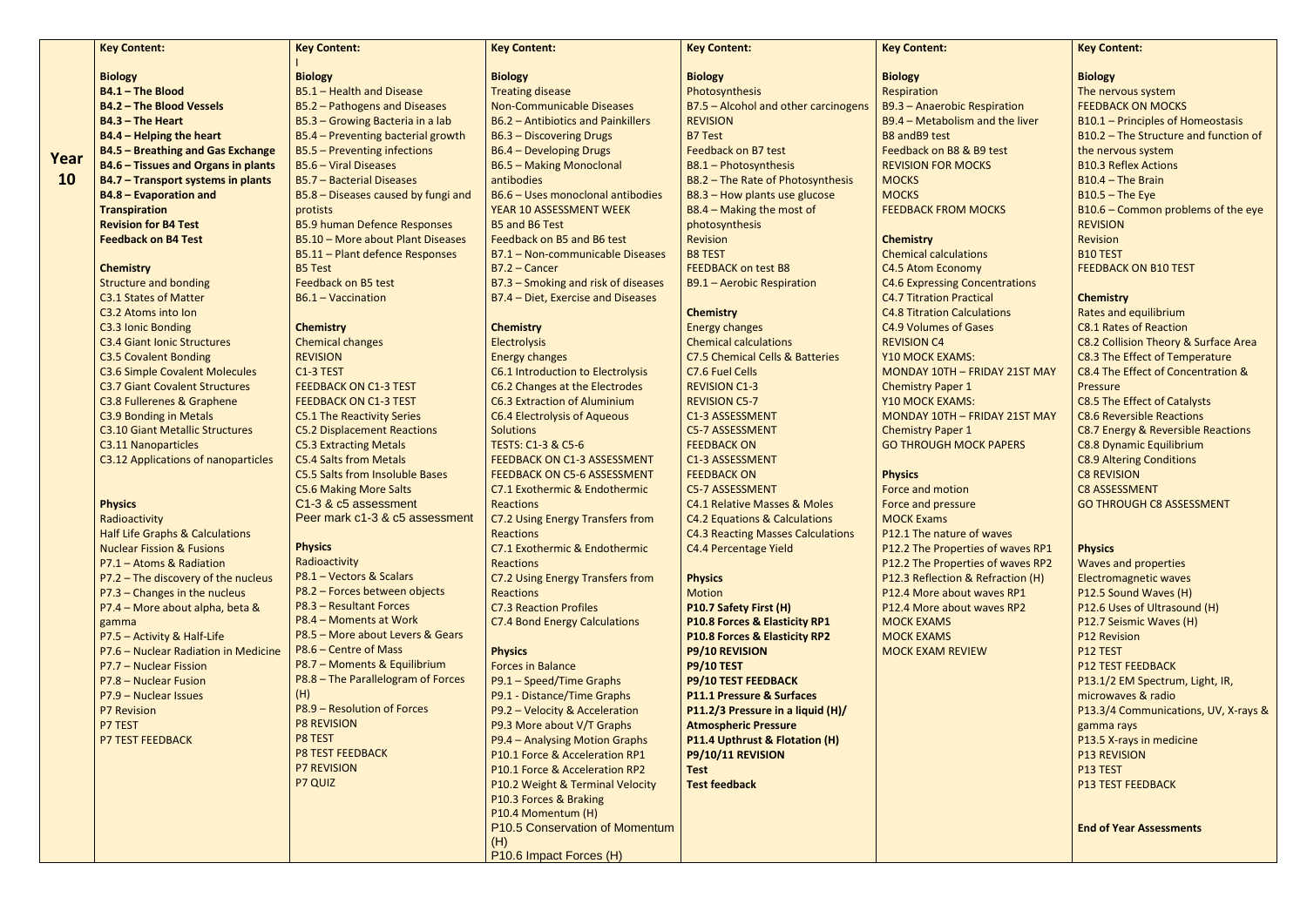|           | <b>Key Skills:</b><br><b>Mathematical skills</b><br><b>Recall of parts</b><br>Use of practical technique<br>Describing key processes<br>Exam technique                              | <b>Key Skills:</b><br><b>Mathematical skills</b><br><b>Relating Properties to Structure</b><br>Use of practical technique<br>Describing key processes<br>Exam technique                                                 | <b>Key Skills:</b><br><b>Recall of Parts</b><br><b>Balancing Symbol Equations</b><br><b>Forces Calculations</b><br><b>Investigative Skills</b><br>Describing key processes<br>Exam technique                                                                                                               | <b>Key Skills:</b><br><b>Recall of Parts</b><br>Describing key processes<br><b>Forces Calculations</b><br><b>Investigative Skills</b><br>Exam technique                                                                                                                  | <b>Key Skills:</b><br><b>Recall of parts</b><br><b>Describing key processes</b><br><b>Mathematical skills</b><br>Exam technique                                                                                                      | <b>Key Skills:</b><br><b>Recall of parts</b><br><b>Mathematical skills</b><br><b>Describing key processes</b><br>Exam technique                                                                                                                                                           |
|-----------|-------------------------------------------------------------------------------------------------------------------------------------------------------------------------------------|-------------------------------------------------------------------------------------------------------------------------------------------------------------------------------------------------------------------------|------------------------------------------------------------------------------------------------------------------------------------------------------------------------------------------------------------------------------------------------------------------------------------------------------------|--------------------------------------------------------------------------------------------------------------------------------------------------------------------------------------------------------------------------------------------------------------------------|--------------------------------------------------------------------------------------------------------------------------------------------------------------------------------------------------------------------------------------|-------------------------------------------------------------------------------------------------------------------------------------------------------------------------------------------------------------------------------------------------------------------------------------------|
| Year<br>9 | <b>Key Content:</b><br>Cells<br><b>Transport Mechanisms</b><br>Pathogens and Disease<br><b>Cell Division &amp; Mitosis</b>                                                          | <b>Key Content:</b><br><b>Energy Transfer</b><br><b>Thermal Energy</b><br>Atomic structure                                                                                                                              | <b>Key Content:</b><br><b>Atomic Structure</b><br>The Periodic Table<br>Mendeleev & The Development of<br>the Periodic Table<br>Energy transfer by heating                                                                                                                                                 | <b>Key Content:</b><br><b>Energy Resources</b><br><b>Charge &amp; Electricity</b>                                                                                                                                                                                        | <b>Key Content:</b><br>Electricity in the Home<br>Density<br><b>Internal Energy &amp; SLH</b><br>Gas Temperature & Pressure                                                                                                          | <b>Key Content:</b><br>The Digestive System<br><b>Digestive Enzymes</b><br><b>Food Tests</b><br><b>End of Year Assessments</b>                                                                                                                                                            |
|           | <b>Key Skills:</b><br>Recall of parts<br><b>Describing functions</b><br>Use of Practical Technique<br>Exam technique                                                                | <b>Key Skills:</b><br><b>Describing Key Processes</b><br><b>Investigative Skills</b><br><b>Energy Transfer Calculations</b><br>Exam technique                                                                           | <b>Key Skills:</b><br><b>Recall of Parts</b><br>Exam technique<br><b>Investigative Skills</b><br>Developing Scientific Theory                                                                                                                                                                              | <b>Key Skills:</b><br>Linking Properties to Structure<br><b>Recall of Parts</b><br><b>Mathematical Skills</b><br>Exam technique                                                                                                                                          | <b>Key Skills:</b><br><b>Recall of Parts</b><br><b>Describing Key Processes</b><br><b>Mathematical Skills</b><br>Exam Technique                                                                                                      | <b>Key Skills:</b><br><b>Recall of Parts</b><br>Linking Properties to Structure<br>Exam technique                                                                                                                                                                                         |
| Year<br>8 | <b>Key Content:</b><br>Forces<br>Pressure<br><b>Magnetic Fields</b><br>Electromagnets<br><b>Work Done &amp; Energy</b><br><b>Energy Transfer</b>                                    | <b>Key Content:</b><br><b>Sound Waves</b><br><b>Radiation &amp; Energy</b><br><b>Modelling Waves</b><br>Atoms, Elements & Compounds<br><b>Chemical Formulae</b><br>Polymers<br>The Periodic Table<br>Groups 1, 7 and 0. | <b>Key Content:</b><br><b>Atoms in Chemical Reactions</b><br>Combustion<br><b>Thermal Decomposition</b><br><b>Conservation of Mass</b><br><b>Exothermic &amp; Endothermic Reactions</b><br><b>Energy Profile Diagrams</b><br>The Carbon Cycle & Global Warming<br><b>Extracting Metals &amp; Recycling</b> | <b>Key Content:</b><br><b>Gas Exchange</b><br>Drugs, Alcohol & Smoking<br><b>Nutrients &amp; Food Tests</b><br>Diet & The Digestive System<br><b>Bacteria &amp; Enzymes in Digestion</b><br><b>Aerobic Respiration</b><br><b>Anaerobic Respiration</b><br>Photosynthesis | <b>Key Content:</b><br><b>Investigating Photosynthesis</b><br><b>Plant Minerals</b><br><b>Natural Selection</b><br><b>Charles Darwin</b><br>Extinction<br><b>Preserving Biodiversity</b><br>Inheritance<br><b>DNA &amp; Genetics</b> | <b>Key Content:</b><br><b>Food Testing Investigation</b><br><b>Stearic Acid, Colling Curve</b><br>Hooke's Law Investigation<br><b>End of Year Assessments</b><br>Photosynthesis Investigation<br><b>Thermal Decomposition Investigation</b><br><b>Making Electromagnets Investigation</b> |
|           | <b>Key Skills:</b><br>Recall of parts and functions<br>Linking Properties to Structure<br><b>Describing Processes</b><br>Use of Key Terminology<br><b>Mathematical Calculations</b> | <b>Key Skills:</b><br>Writing word equations<br>Writing symbol equations<br><b>Balancing Equations</b><br>Use of Key Terminology<br><b>Describing Key Concepts</b>                                                      | <b>Key Skills:</b><br>Writing word equations<br>Writing symbol equations<br><b>Balancing Equations</b><br>Use of Key Terminology<br><b>Describing Key Concepts</b>                                                                                                                                         | <b>Key Skills:</b><br>Use of Evidence<br>Use of Key Terminology<br><b>Investigative Skills</b><br><b>Describing Key Concepts</b><br>Writing word & symbol equations                                                                                                      | <b>Key Skills:</b><br>Use of Evidence<br>Use of Key Terminology<br><b>Investigative Skills</b><br><b>Developing Scientific Theory</b><br><b>Describing Key Concepts</b>                                                              | <b>Key Skills:</b><br><b>Wave Calculations</b><br><b>Energy Transfer Calculations</b><br>Use of Key Terminology                                                                                                                                                                           |
| Year      | <b>Key Content:</b><br>Practical & Safety Skills for Science<br>Forces<br>Electricity                                                                                               | <b>Key Content:</b><br>Energy<br>Waves - Sound & The Ear                                                                                                                                                                | <b>Key Content:</b><br>Light<br>The Eye & Vision<br><b>States of Matter</b><br>Diffusion                                                                                                                                                                                                                   | <b>Key Content:</b><br><b>Separating Mixtures</b><br><b>Chemical Reactions</b><br><b>Acids &amp; Alkalis</b><br>Neutralisation                                                                                                                                           | <b>Key Content:</b><br><b>Metals and Non-Metals</b><br><b>Making Salts</b><br><b>Displacement of Metals</b><br><b>Structure of the Earth</b><br>The Rock Cycle                                                                       | <b>Key Content:</b><br>The Skeleton<br>Movement and the Joints<br>Cells<br>Food Chains & Webs<br><b>Flowers and Pollination</b><br><b>End of Year Assessments</b>                                                                                                                         |